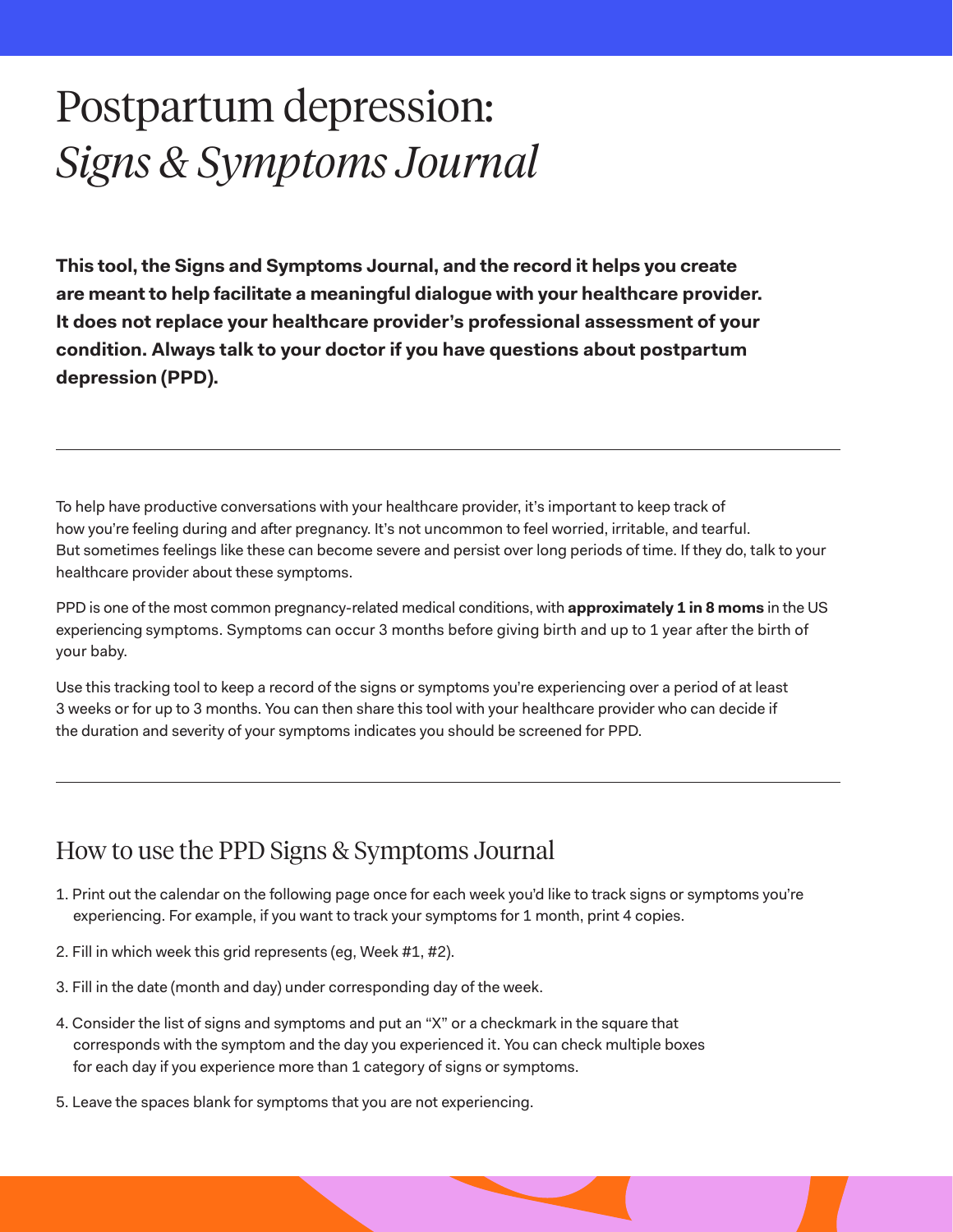|                                                                                                                                                   | <b>MON</b> | <b>TUES</b> | <b>WEDS</b> | <b>THURS</b> | <b>FRI</b> | <b>SAT</b> | <b>SUN</b> |
|---------------------------------------------------------------------------------------------------------------------------------------------------|------------|-------------|-------------|--------------|------------|------------|------------|
| Persistent sad, anxious, or "empty"<br>mood                                                                                                       |            |             |             |              |            |            |            |
| Irritability                                                                                                                                      |            |             |             |              |            |            |            |
| Trouble bonding or forming an<br>emotional attachment with the new<br>baby                                                                        |            |             |             |              |            |            |            |
| Persistent doubts about the ability to<br>care for the new baby                                                                                   |            |             |             |              |            |            |            |
| Feelings of guilt, worthlessness,<br>hopelessness, or helplessness                                                                                |            |             |             |              |            |            |            |
| Loss of interest or pleasure in<br>hobbies and activities                                                                                         |            |             |             |              |            |            |            |
| Fatigue or abnormal decrease in<br>energy                                                                                                         |            |             |             |              |            |            |            |
| Difficulty concentrating,<br>remembering, or making decisions                                                                                     |            |             |             |              |            |            |            |
| Difficulty sleeping (even when the<br>baby is sleeping), awakening early in<br>the morning, or oversleeping                                       |            |             |             |              |            |            |            |
| Abnormal appetite, weight changes,<br>or both                                                                                                     |            |             |             |              |            |            |            |
| Feeling restless or having trouble<br>sitting still                                                                                               |            |             |             |              |            |            |            |
| Aches or pains, headaches, cramps,<br>or digestive problems that do not<br>have a clear physical cause or that do<br>not ease even with treatment |            |             |             |              |            |            |            |
| Thoughts about death, suicide, or<br>harming oneself or the baby                                                                                  |            |             |             |              |            |            |            |

## WEEK #